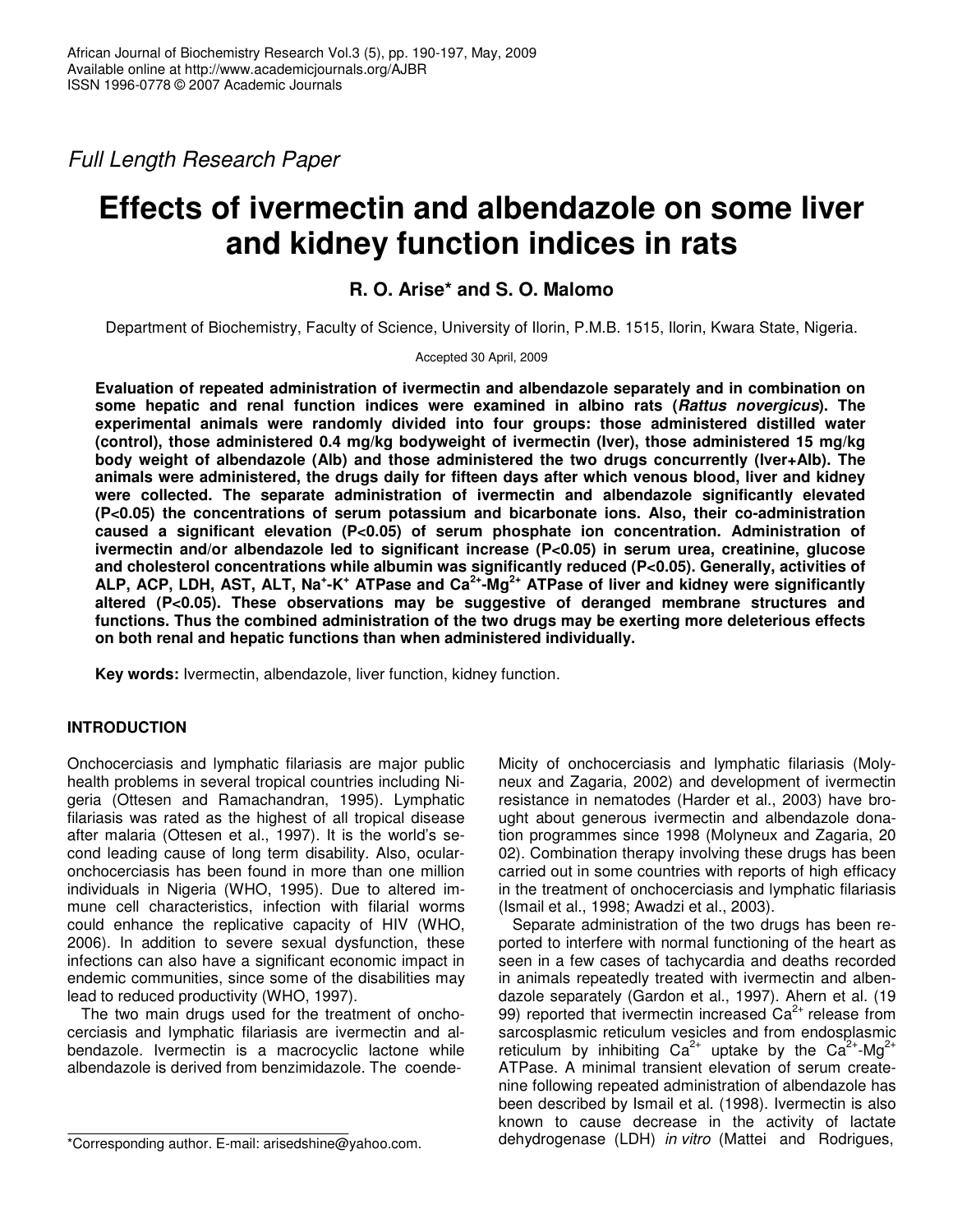| <b>Concentration of serum electrolytes</b> | <b>Control</b>              | <b>Iver</b>               | Alb                          | lver+Alb                      |
|--------------------------------------------|-----------------------------|---------------------------|------------------------------|-------------------------------|
| $Na^+(mmol/l)$                             | $142.20 \pm 1.12^a$         | $146.40 \pm 1.72^{\circ}$ | 142.80±1.32 <sup>a</sup>     | 142.80±1.64 <sup>a</sup>      |
| $K^+$ (mmol/l)                             | $5.70 \pm 0.16^a$           | $6.0 \pm 0.16^b$          | $7.40{\pm}0.88^{\circ}$      | $5.98 \pm 0.28^a$             |
| $Ca^{2+}(mmol/l)$                          | $2.22 \pm 0.057^a$          | $2.49 \pm 0.07^b$         | $2.21 \pm 0.014^a$           | $2.23 \pm 0.04^a$             |
| PO <sub>4</sub> <sup>2</sup> (mmol/l)      | $0.97 \pm 0.02^a$           | $0.98 \pm 0.03^a$         | $0.71 \pm 0.02$ <sup>c</sup> | $1.94 \pm 0.10^{\circ}$       |
| $HCO3$ (mmol/l)                            | 22.00 $\pm$ 1.32 $^{\rm a}$ | $27.10 \pm 0.79^b$        | $29.50 \pm 1.30^{\circ}$     | $22.60 \pm 1.24$ <sup>a</sup> |

Table 1. Effects of ivermectin and albendazole on the concentrations of some serum electrolytes<sup>1</sup> in rats.

<sup>1</sup>Values are means  $\pm$  S.D. Values with different superscript (a, b, c or d) in each row are significantly different at P<0.05.

1994). Studies have also revealed minimal transient increase in serum and liver aminotransferase activities following separate administration of ivermectin and albendazole (Ismail et al., 1998; Arise and Malomo, 2005).

The paucity of information on the biochemical effects of these drugs especially when used in combination prompted this study with a view to providing data and information on the effects of this regimen on some liver and kidney function indices in rats.

#### **MATERIALS AND METHODS**

#### **Drugs and reagents**

Ivermectin (Iver) and albendazole (Alb) were products of Merck and Co., England and Glaxo Smithkline Beecham, Netherlands respecttively. All the reagents used for this study were of analytical grade, prepared in all-glass distilled water.

#### **Animals and treatments**

The rats were maintained on normal rat chow and water *ad libitum* and were housed in wooden cages. Animal husbandry and experimentation were consistent with the Guiding Principles in the Use of Animals in Toxicology (Derelanko, 2000).

Twenty (20) male albino rats (*Rattus novergicus*) weighing between 155 and 160g were randomly divided into four groups of five rats each. Group I (control) received an appropriate volume of distilled water. Group II (Iver) received a human therapeutic dose of 0.4 mg/kg body weight (b.w.) ivermectin; Group III (Alb) received a human therapeutic dose of 15 mg/kg body weight albendazole while group IV (Iver  $+$  Alb) received a dose of 0.4 mg/kg body weight ivermectin co-administered with 15 mg/kg body weight albendazole. The administration was done orally on a daily basis for fifteen (15) days. This duration was based on the clinical trial conducted by Ismail et al. (1998) to evaluate the potency of the combination therapy. The animals were sacrificed 24 h after the fifteenth day administration.

#### **Sample preparation**

At the end of the experimental period, approximately 5 ml of venous blood was collected from each of the experimental animals according to the method of Narayanan et al. (1984). The serum was prepared by centrifuging the blood samples at 3000 rpm for 5 min (Ogbu and Okechukwu, 2001) and serum collected with a Pasteur pipette. The animals were thereafter quickly dissected and the liver and kidneys removed. The decapsulated kidneys and liver were suspended in ice-cold 0.25 M sucrose solution (1:5 w/v) and homogenized. The homogenates were kept frozen overnight to ensure maximum release of the enzymes (Adebayo et al., 2003).

#### **Assay of biochemical parameters**

Concentrations of serum sodium and potassium ions were determined by flame photometry using the Jenway clinical PFP7 flame photometer as described by Tietz et al. (1994). Serum urea concentrations were estimated by the diacetylmonoxime assay (Veniamin and Varkirtzi-Lemonias, 1970). Serum creatinine concentration was determined using Jaffe's reaction as described by Cook (1975). Serum albumin concentration was estimated using the albumin-bromolcresol green reaction described by Grant and Kachmar (1987). The glucose oxidase method (Chawla, 1999) was used to estimate serum glucose concentration while serum cholesterol concentration was estimated by the method described by Stroev and Makarova (1989). Serum inorganic phosphate and calcium ion concentrations were estimated by the method of Ray-Sarkar and Chanhan (1967). The back titration procedure as described by Tietz et al. (1994) was used in the estimation of serum bicarbonate concentration. Alkaline phosphatase (ALP) activity was determined by the method of Ahamed and King (1959) while the activities of aspartate and alanine aminotransferases (AST and ALT respectively) were determined by the method of Reitman and Frankel (1957). The activities of Na<sup>+</sup>-K<sup>+</sup> and  $Ca^{2+}$ -Mg<sup>2+</sup> ATPases were determined by the method of Ronner et al. (1977).

#### **Statistical analysis**

All data are presented as mean ±standard deviation. Statistical analyses were carried out using Duncan Multiple Range test (Montgomery, 1976). In all cases probability level of 95% was taken as significant.

### **RESULTS**

The effects of ivermectin and/or albendazole on the concentrations of some serum electrolytes are shown in Table 1. Ivermectin significantly elevated (P<0.05) the concentrations of serum sodium, potassium, calcium and bicarbonate ions compared to controls. Ivermectin did not bring about any significant change  $(P> 0.05)$  in serum phosphate concentration. Also, albendazole significantly increased (P<0.05) the concentrations of serum potassium and bicarbonate ions. The co-administration of the two drugs caused significant elevation (P<0.05) in the concentration of serum inorganic phosphate, suggesting synergistic interaction, while there were no significant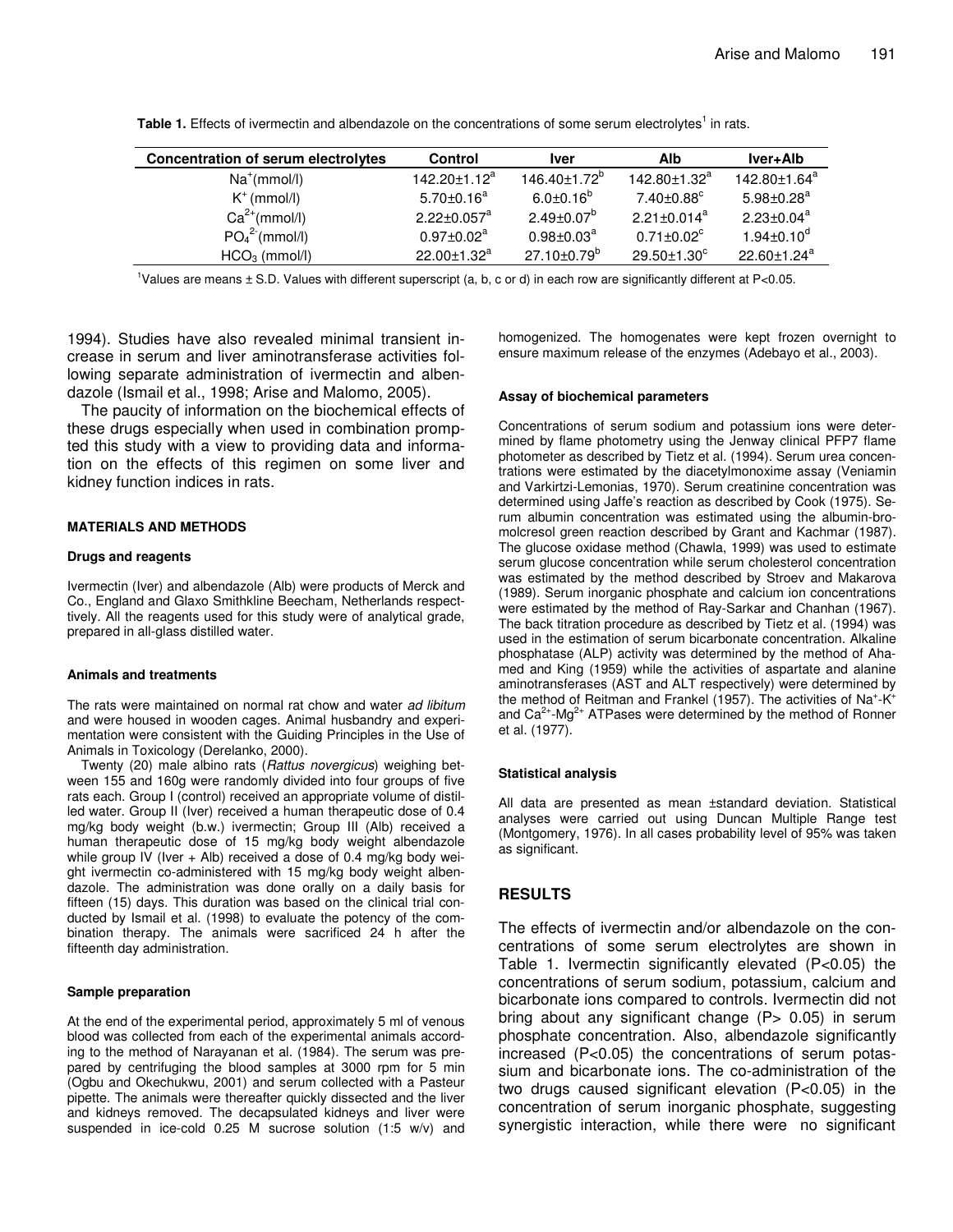| <b>Serum Parameters</b>      | <b>Control</b>         | <b>Iver</b>              | Alb                          | <b>Iver+Alb</b>               |
|------------------------------|------------------------|--------------------------|------------------------------|-------------------------------|
| Glucose (mmol/l)             | $9.8 \pm 0.53^{\circ}$ | $18.22 \pm 0.19^{\circ}$ | $7.36 \pm 0.32$ <sup>c</sup> | $8.60 \pm 0.26^\text{d}$      |
| Urea (mmol/l)                | $5.52 + 0.39^a$        | $6.92 \pm 0.49^b$        | $8.31 \pm 0.30^{\circ}$      | $9.20 \pm 0.16^{\circ}$       |
| Albumin (mmol/l)             | $60.81 \pm 4.39^a$     | $49.90 + 2.18^{b}$       | $54.12 + 4.11$ <sup>c</sup>  | $54.93 \pm 2.99$ <sup>c</sup> |
| Creatinine (mg/dl)           | $67.96 \pm 0.75^a$     | 76.80±1.21 <sup>b</sup>  | $84.75 \pm 1.20^{\circ}$     | $90.36 \pm 1.56$ <sup>d</sup> |
| Cholesterol $(x10^2$ mmol/l) | $0.20 \pm 0.01^a$      | $1.5 \pm 0.01^{\circ}$   | 1.40 $\pm$ 0.01 $^{\rm b}$   | $1.9 \pm 0.01^{\circ}$        |

Table 2. Effects of ivermectin and albendazole on the concentrations of some serum biomolecules<sup>1</sup> in rats.

<sup>1</sup>Values are means ±S.D. Values with different superscript (a, b, c or d) in each row are significantly different at P<0.05.



**Figure 1.** Effects of ivermectin and albendazole on alkaline phosphatase activities in selected rat tissues.

<sup>1</sup>Values are means (n=5)  $\pm$ S.D (bars with different superscripts a, b, c or d are significantly different at P<0.05).

differences (P>0.05) in the concentrations of other serum electrolytes.

Shown in Table 2 are the effects of ivermectin and/or albendazole administration on the concentration of some serum biomolecules. Administration of ivermectin and/or albendazole for 15 days led to significant increase (P< 0.05) in the concentrations of all the biomolecules except the significant reduction (P<0.05) observed in serum albumin concentrations in all the treatment groups and serum glucose concentration in albendazole, and ivermectin plus albendazole administered rats when compared with control.

Figures 1-6 show the effects of ivermectin and/or albendazole administration on the respective activities of ALP, LDH, ALT, AST, Na<sup>+</sup>-K<sup>+</sup> ATPase and Ca<sup>2+</sup>-Mg<sup>2+</sup> ATPase in the tissues studied. The drugs and their combination significantly increased (P<0.05) serum ALP activity while there was significant reduction (P<0.05) in liver ALP activity compared to controls. Albendazole and its co-administration with ivermectin significantly (P<0.05) elevated kidney ALP activity.

There was a significant increase (P<0.05) in serum LDH activity while liver LDH activity was significantly reduced (P<0.05) in all treatment groups, compared to controls. However, separate administration of ivermectin and albendazole significantly elevated (P<0.05) kidney LDH activity while their co-administration significantly lowered (P<0.05) the enzyme activity, compared to controls. There was a significant elevation (P<0.05) in serum ALT activity and a significant reduction (P<0.05) in both liver and kidney ALT and AST activities in all the treatment groups compared to controls. However, there was a significant elevation (P<0.05) in the serum AST activity following the administration of ivermectin and its co-administration with albendazole. Separate administration of albendazole had no significant effect (P>0.05) on serum AST activity.

Separate and combined administration of ivermectin and albendazole significantly elevated (P<0.05) liver Na<sup>+</sup>-K<sup>+</sup> ATPase and Ca<sup>2+</sup>-Mg<sup>2+</sup> ATPase activities compared to controls. The separate administration of ivermectin and albendazole did not significantly (P>0.05) affect kidney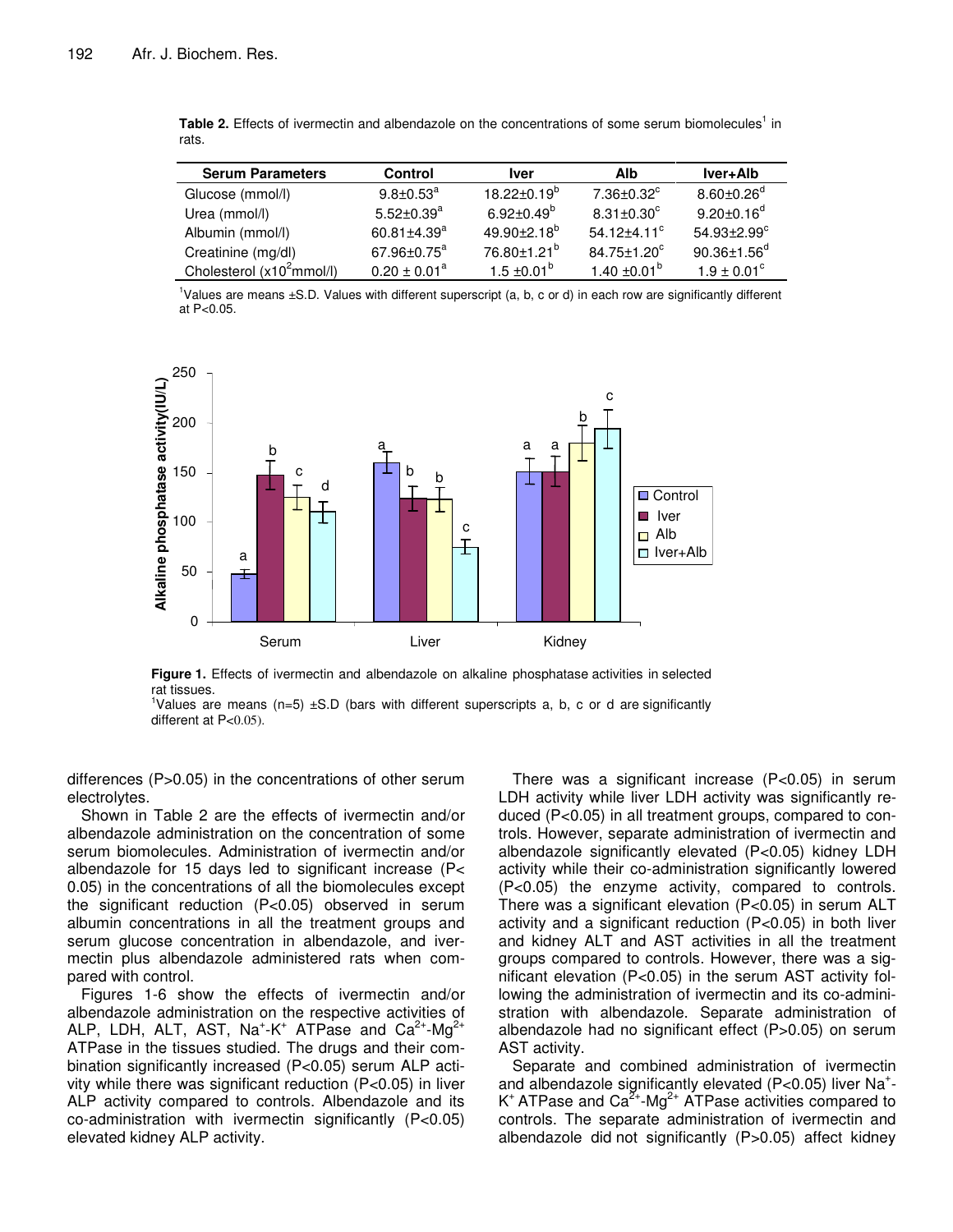

**Figure 2.** Effects of ivermectin and albendazole on lactate dehydrogenase activities in selected rat tissues.

<sup>1</sup>Values are means (n=5)  $\pm$  S.D (bars with different superscripts a, b, c or d are significantly different at P<0.05).





<sup>1</sup>Values are means (n=5)  $\pm$  S.D (bars with different superscripts a, b or c are significantly different at P<0.05).

Na<sup>+</sup>-K<sup>+</sup> ATPase activity but the co-administration of the two drugs significantly elevated (P<0.05) the enzyme activity in the kidney compared to control. Moreover, Ca<sup>2+</sup>-Mg<sup>2+</sup> ATPase activity was significantly lowered (P< 0.05) in the kidney following separate administration of invermectin, and albendazole. Their combined administration resulted into a significant increase (P<0.05) in kidney  $Ca<sup>2+</sup> - Mg<sup>2+</sup> ATPase$  activity compared to control.

#### **DISCUSSION**

The functional capacity of the kidney can be assessed by determining the serum concentration of electrolytes and

excretory constituents (Whelton et al., 1994). Inorganic electrolytes occur in large quantities in both extracellular and intracellular fluids of the body. Due to their ability to dissociate readily into their constituent ions or radicals, they constitute the most important factors in the transfer of electrolytes between the extracellular and intracellular compartments.

The elevated serum glucose level observed may have resulted from increased mobilization of glucose for metabolism or may be due to reduced glucose uptake into cells (Bray et al., 1999) caused by ivermectin. This is also suggestive of a possible modulation of the capacity of the renal tubule by the drug to reabsorb glucose actively from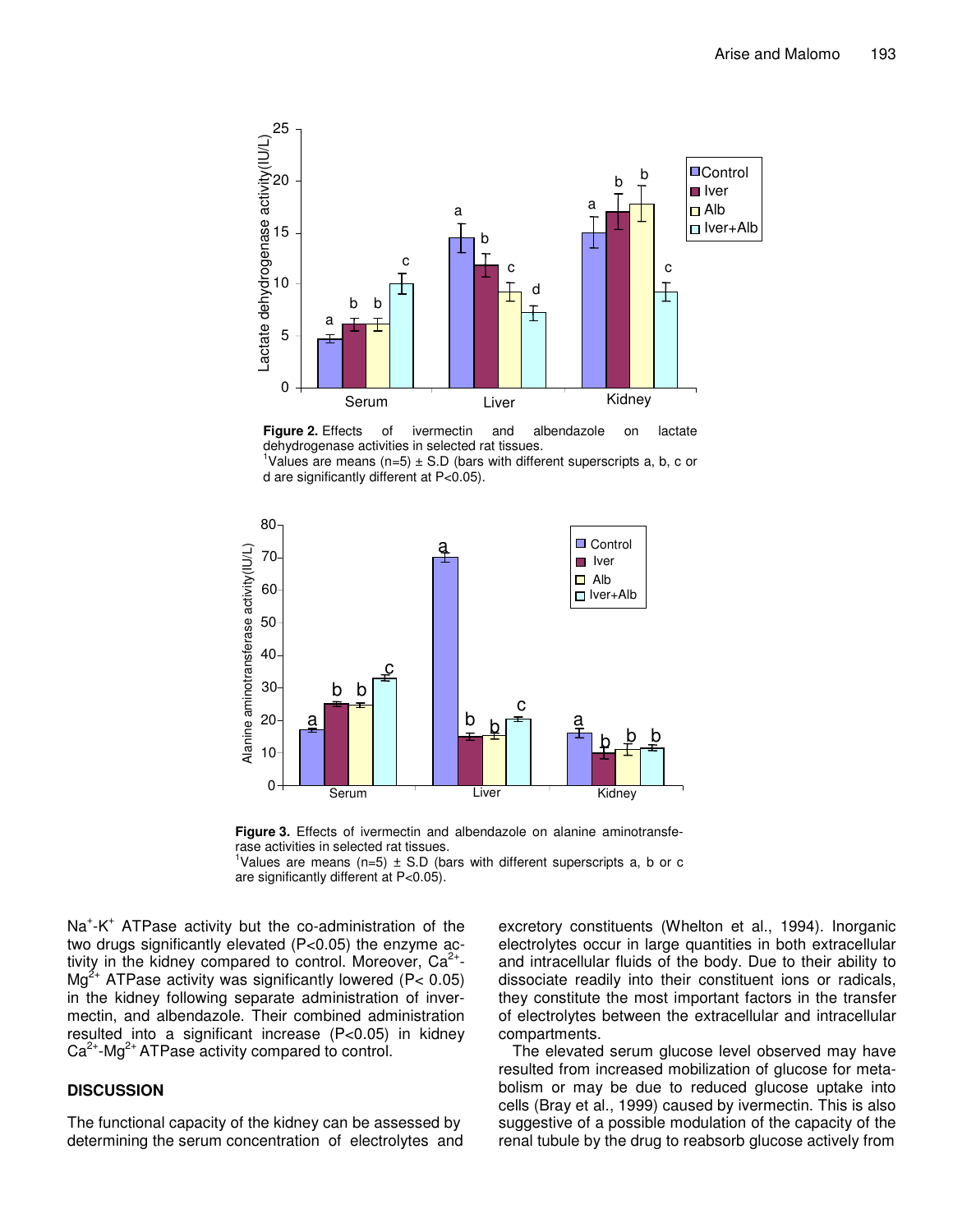

**Figure 4.** Effects of ivermectin and albendazole on aspartate aminotransfe-rase activities in selected rat tissues.

<sup>1</sup>Values are means (n=5)  $\pm$  S.D (bars with different superscripts a, b, c or d are significantly different at P<0.05).



Figure 5. Effects of ivermectin and albendazole on activities of Na<sup>+</sup>-K<sup>+</sup> ATPase in selected rat tissues.

<sup>1</sup>Values are means (n=5)  $\pm$ S.D (bars with different superscripts a, b or c are significantly different at P<0.05).

the blood (Bray et al., 1999). The reduction in serum glucose concentration following the administration of albendazole and its combination with ivermectin may be due to inhibition of the uptake and transport of glucose by albendazole (Strote et al., 1990). Albendazole has been reported to exert its effect on tubulin polymerization leading to loss of cytoplasmic microtubles and the ability to take up and transport glucose (Strote et al., 1990).

The significant increase in the serum  $Na<sup>+</sup>$  concentration following the administration of ivermectin repeatedly for 15 days may be attributed to increased production of

aldosterone (which has been reported to stimulate membrane aldosterone receptor) and other mineralocorticoids which increase the tubular reabsorption of Na<sup>+</sup> (Tietz et al., 1994). The significant increase in serum K<sup>+</sup> concentration in rats administered ivermectin or albendazole may be due to increased sensitivity of the nephron to aldosterone and other mineralocorticoids responsible for reabsorption and retention of electrolytes respectively.

The significant increase in serum  $Ca^{2+}$  and inorganic phosphate ion levels following ivermectin and its combined administration respectively may be due to cell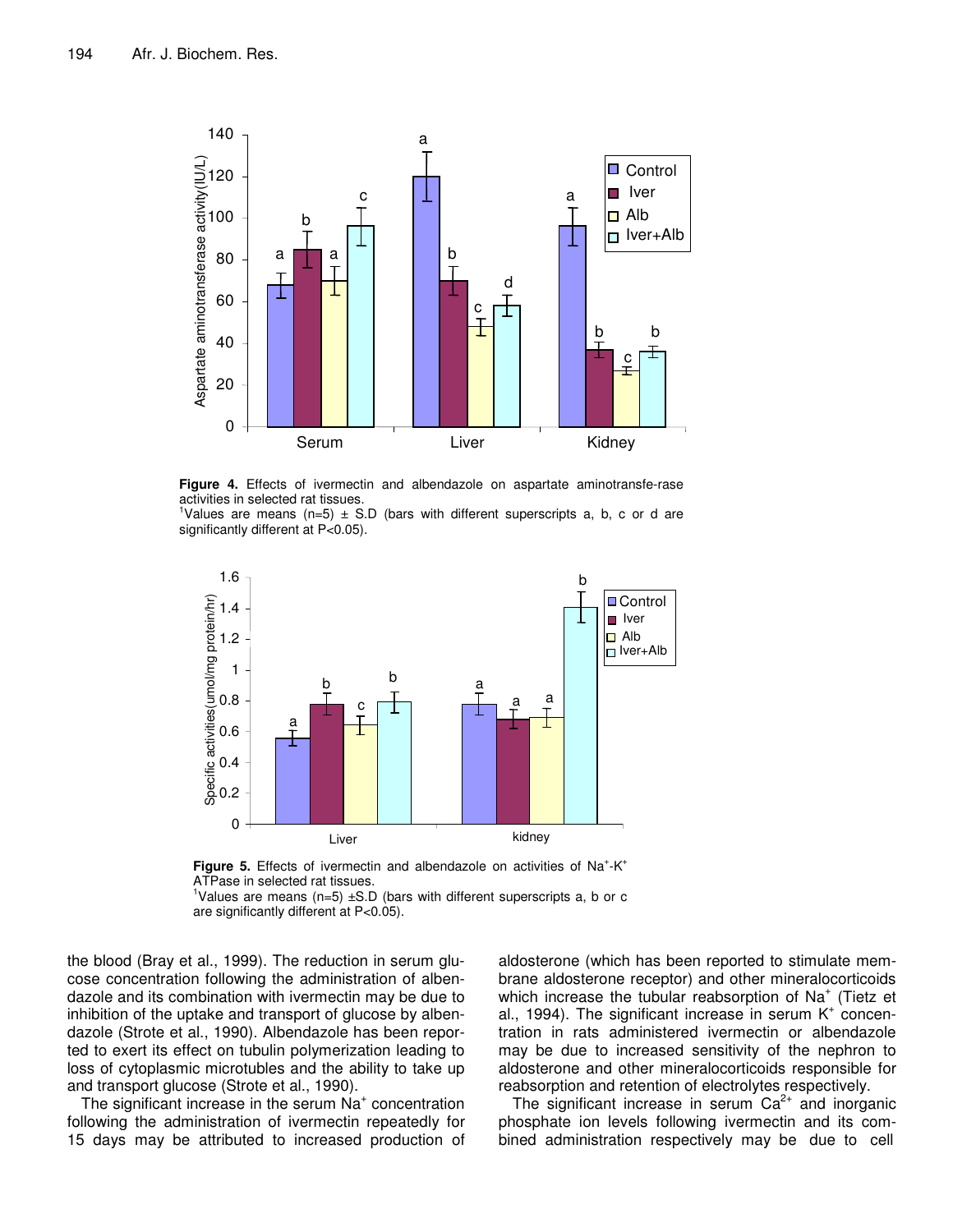

**Figure 6.** Effects of ivermectin and albendazole on activities of Ca<sup>2+</sup>-Mg<sup>2+</sup> ATPase in selected rat tissues.

<sup>1</sup>Values are means (n=5)  $\pm$  S.D (bars with different superscripts a, b, c or d are significantly different at P<0.05).

membrane damage as a result of exposure to these drugs or inhibition of uptake by cells and tissues. Alterations in Ca<sup>2+</sup> uptake and release may explain both the positive and negative side effects of ivermectin. Positively, ivermectin may be protective against glutamate excitotoxicity partly mediated by altered Ca<sup>2+</sup> level (Manev et al., 1993). Increased serum phosphate concentration after combined administration of ivermectin with albendazole may be due to failure of the kidney to excrete phosphate into the urine, causing phosphate accumulation in the blood. Ivermectin is known to cause inhibition of renal excretion of substances that are substrates of *p*-glycoprotein (Fricker et al., 1999).

Increase in serum bicarbonate level in the ivermectin or albendazole administered rats may imply that either of the drugs overwhelmed the pH regulatory mechanism of the blood. The pH of the mammalian system depends on the ratio of (HCO<sub>3</sub>) to the partial pressure of exhaled CO<sub>2</sub> ( $pCO<sub>2</sub>$ ) (Bray et al., 1999). While bicarbonate concentration is controlled by the kidney,  $pCO<sub>2</sub>$  is rapidly controlled by the lung (Bray et al., 1999). Thus, the increase in bicarbonate concentration or metabolic acidosis suggests compromise of the renal cell integrity and function as relates to re-absorption at the proximal tubule (Ganong, 1991).

Reduced renal blood flow associated with higher serum urea concentration may impair the secretory function of the kidney (Whelton et al., 1994). Malfunction in the glomerular filtration results in the retention of substances including urea and creatinine, and this may be responsible for their high serum levels in all the treatment groups. A minimal transient elevation of serum creatinine following repeated administration of albendazole has been described by Ismail et al. (1998). Reduction in serum albumin level has adverse consequences. Albumin in

conjuction with other plasma proteins (being large colloidal molecules) cannot diffuse through the thin capillary wall membranes as most other plasma solutes. Thus they are entrapped in the vascular system and exert a colloiddal osmotic pressure, which serves to maintain a normal blood volume and normal water content in the interstitial fluid and tissues (Malomo et al., 2007). The albumin fraction is the most important in maintaining this normal colloidal osmotic or oncotic pressure in blood. Thus decreese in serum albumin concentration to low levels implies that water will diffuse from the blood vessels and enter interstitial fluid and the tissues, leading to the accumulation of water in such tissues (Malomo et al., 2007).The significant increase in the serum cholesterol concentration in all the treatment groups compared to control may be due to nephritis. High serum cholesterol level has been implicated as a factor in degenerative renal tubular epithelial cells. Alterations in cholesterol level are often used as an index of renal damage (Whealton et al., 19- 94). On the other hand, this increase may be due to derangement of tissue plasma membrane (Whealton et al., 1994) caused by the drugs and their combination, thus leading to leakage of cholesterol into the extracellular fluids (Popishil and Tatiana, 1996). Cholesterol is an essential component of animal cell membranes and also of myelin sheath of nerves and outer sheaths of plasma lipoproteins (Whealton et al., 1994).

The significant increase in serum ALP activity of all the treatment groups is suggestive of a possible damage to tissue cell plasma membrane by the combined administration with albendazole either singly or in combination, thus leading to leakage of membrane components into the extracellular fluid (Akanji et al., 1993). This was further supported by a corresponding reduction in liver ALP activities. This may be attributed to loss of membrane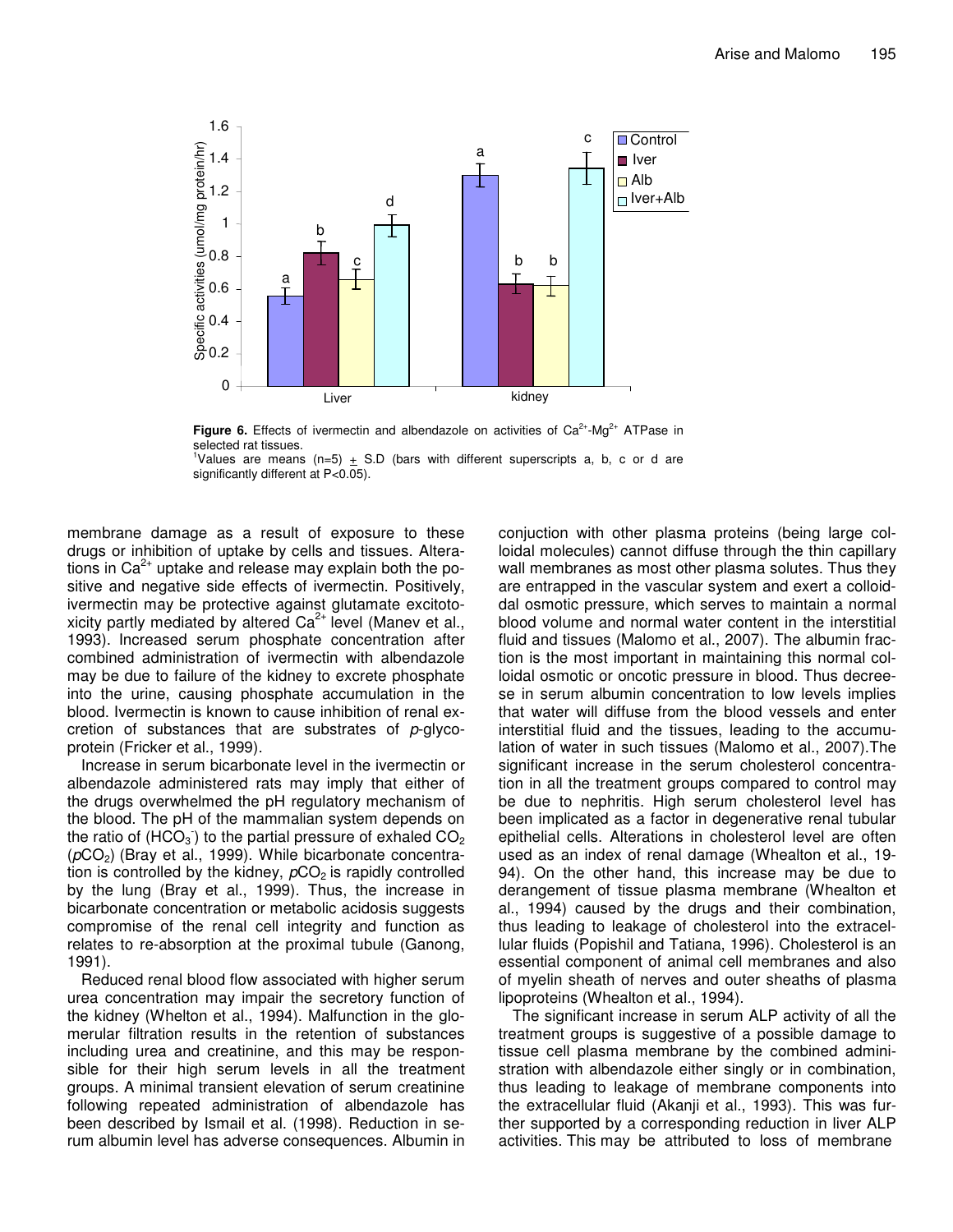and cytosolic components (Akanji et al., 1993) including ALP. The significant increase in kidney ALP activity following administration of albendazole and its combination with ivermectin may be as a result of increased enzyme synthesis to offset the stress imposed by albendazole and its combination with ivermectin (Malomo et al., 1995).

The significant reduction in the kidney LDH activity following the co-administration of ivermectin and albendazole is also suggestive of plasma membrane derangement by the drugs leading to excessive leakage of cytosolic materials including LDH into extracellular fluids (Huang et al., 2009). This may be due to possible tissue plasma membrane labilization by the drugs singly or in combination, inhibition of the enzyme molecule by either drug or both, or probably the inactivation of the enzyme molecule *in situ* (Copeland, 2005). This corroborates the work of Mattei and Rodrigues (1994) in which they reported decrease in the activity of LDH *in vitro* in the presence of ivermectin. The plasma membrane derangement resulting from the combination of the two drugs seems plausible in the light of over 100% increase in the serum LDH activity. Ivermectin and albendazole are very soluble in fat-a major component of the plasma membrane (Redondo et al., 1999) and this would aid the accumulation of the two drugs and/or their metabolites in the cell, causing injury. The increase in kidney LDH activity following separate administration of the two drugs may be due to response of the cellular systems to offset the stress imposed as a result of exposure to either of the two drugs. Malomo et al., (1995) observed increased activities of various enzymes under varying conditions of stress.

Alanine aminotransferase activity in the blood are increased in conditions in which cells are damaged or dead (Jimoh and Odutuga, 2001). Elevation in the activities of serum ALT and AST as observed in this study may have been due to leakage from the organs into extracellular fluids due to change in endothelial permeability as earlier stated. High serum levels of AST and ALT have been used as indicators for some forms of hepatic diseases. The significant reduction in the liver and kidney ALT and AST activities in all the treatment groups is suggestive of damage to the plasma membrane of these tissues at the cellular level, leading to increased efflux of these enzymes into the extracellular fluid (Huang et al., 2009).

The significant increase in Na<sup>+</sup>-K<sup>+</sup> ATPase in all the treatment groups revealed that ivermectin, albendazole or their combination may have imposed some form of stress on liver cells, thus increasing the synthesis of the enzyme molecule to offset the stress (Malomo et al., 1995). The concentration of  $Ca^{2+}$  in extracellular fluid is four times higher than that of cytosol (Anderson et al. 1993). This gradient is maintained by the active transport, of  $Ca<sup>2+</sup>$  across the plasma membrane. The significant increase in the hepatic activity of Ca<sup>2+</sup>-Mg<sup>2+</sup> ATPase in all the treatment groups may be due to increased production of the

enzyme to conteract the stress imposed by the drugs. The significant reduction in the kidney  $Ca^{2+}$ -Mg<sup>2+</sup> ATPase activity following ivermectin and albendazole administration may be attributed to membrane derangement or inhibition of the enzyme by the drugs. Ahern et al. (1999) reported that ivermectin increased Ca<sup>2+</sup> release from sarcosplasmic reticulum vesicles and from endosplasmic reticulum by inhibiting Ca<sup>2+</sup> uptake by Ca<sup>2+</sup> -Mg<sup>2+</sup> ATPase. This may also be the reason for the reduced activity of  $Ca<sup>2+</sup> - Mg<sup>2+</sup>$  ATPase in the kidney as observed here. This reduction in Ca<sup>2+</sup> -Mg<sup>2+</sup> ATPase activity in the kidney may lead to an increase in intracellular Ca<sup>2+</sup> concentration which may in turn, lead to leakage of potassium ions out of the cells with corresponding loss of cell water (Hebbel, 1991). The consequent effect of this is inhibition of Na<sup>+</sup>-K + ATPase activity. Also these may affect the osmoregulatory role of the kidney. However, the combination therapy displayed negative synergism by significantly increasing the enzyme activity.

The results obtained from this study suggest that the repeated administration of ivermectin and/or albendazole may compromise the integrity of the kidney and the liver and thereby adversely affect their normal functions. Also recipients with renal and hepatic disorders may have their ill health compounded with the co-administration of the two drugs. It therefore implies that the combined therapy, despite its reported efficacy, may possess the potential of adversely affecting liver and kidney functions.

#### **REFERENCES**

- Adebayo JO**,** Yakubu MT, Egwim EC, Owoyele BV, Enaibe BU (2003). Effect of ethanolic extract of *Khaya senegalensis* on some biochemical parameters of rat kidney. J. Ethnopharmacol. 88: 69-72.
- Ahamed Z, King EJ (1959). Placental phosphatases. Biochim. Biophy. Acta*.* 34: 313
- Ahern GP, Junankar PR, Pace SM, Curtis S, Mould JA, Dulhunty AF (1999). Effects of Ivermectin and midecamycin on ryanodine receptors and the Ca<sup>2+</sup> - ATPase in Sarcoplasmic reticulum of rabbit and rat skeletal muscle. J. Physiol. 514: 313 – 326.
- Akanji MA, Olaore OA, Oloyede OB (1993). Effect of chronic consumption of metabisulphite on the integrity of the rat kidney cellular system. Toxicol*.* 81: 173-179.
- Anderson ME, More WR, Meister A, Murata K, Kimura A (1993). Increased capacity for glutathione synthensis enhances resistance to radiation in *Escherichia coli*: A possible model for mammalian cell protection. Proc. Natl. Acad. Sci. USA 86: 1461-1464.
- Arise RO, Malomo SO (2005). Effect of separate administration of ivermectin and albendazole on the activities of alkaline phosphatase and aminotransferases of rat kidney. NJPAS 20: 1774-1780.
- Awadzi K, Addy ET, Opoku NO, Plenge-Borig A, Burtner DW (2003). *O. volvulus* resistance to ivermectin: Evidence for resistance and resistance monitoring in the field. Final report of the conference on the eradicatibility of onchocerciasis. Filarial J. 2:2-17.
- Bray JJ, Mills RG, Sayer RJ, Sheard PW (1999). Blood: In Lecture Notes on Human Physiology. 4<sup>th</sup> ed. pp. 283-313.
- Chawla R (1999). Interpretation of changes in potassium ion. In: Practical Clin. Biochem. 2<sup>nd</sup> ed. Jaypee Brothers. New Delhi, India p. 186.
- Cook JGH (1975). Factors influencing the assay of creatinine. Ann. Clin. Bioch. 12: 219-232.
- Copeland RA (2005): Evaluation of enzyme inhibitors in drug discovery: A guide for medicinal chemists and pharmacologists. Illustrated edition. John Wiley and Sons pp. 271.